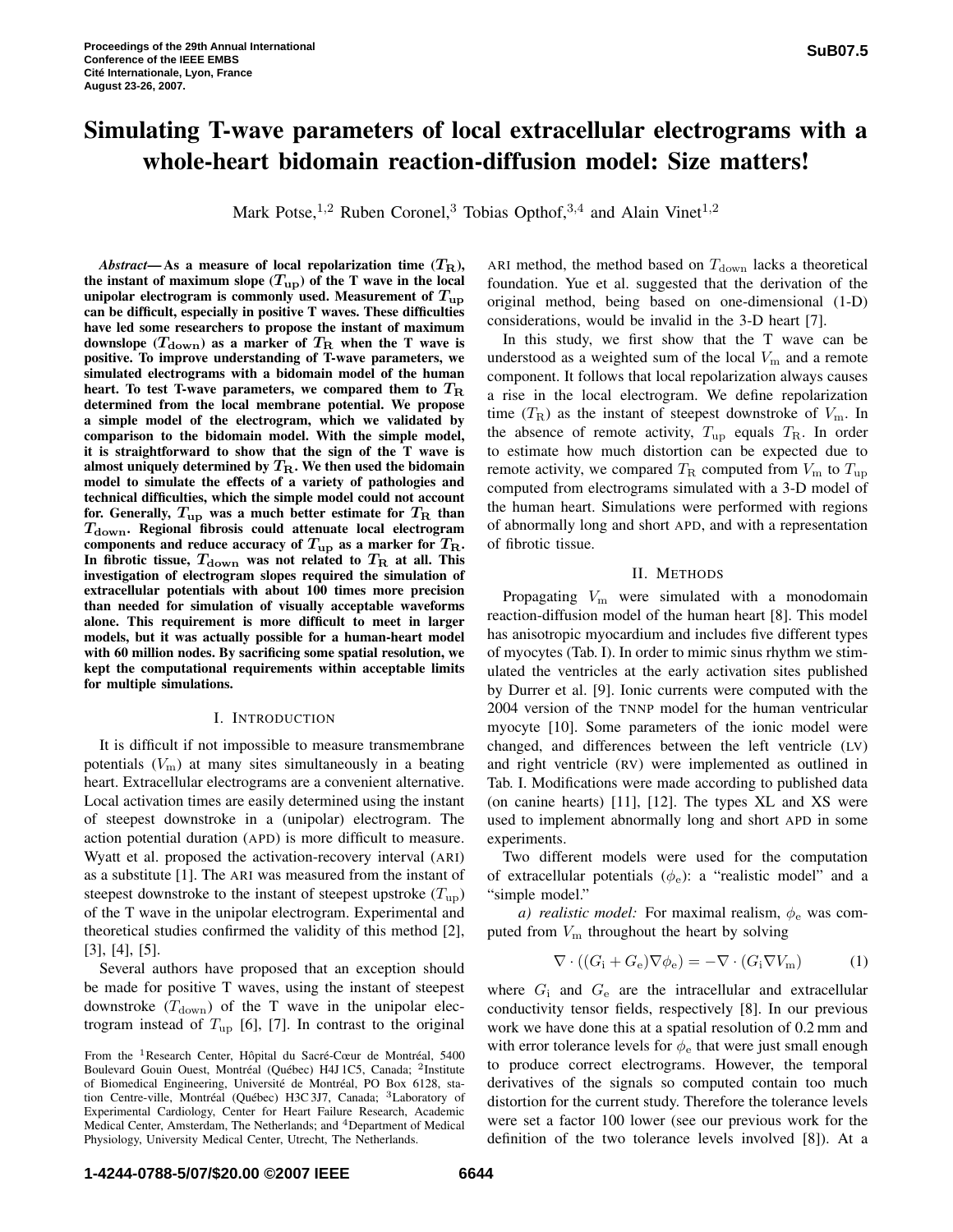TABLE I

SELECTED PARAMETERS AND INTRINSIC CHARACTERISTICS OF THE IONIC MODEL.

|                         | LV epi | LV M   | (LV&RV) endo | <b>RV</b> M | RV epi | XS    | XL    |
|-------------------------|--------|--------|--------------|-------------|--------|-------|-------|
| $Gto$ (nS/pF)           | 0.294  | 0.294  | 0.073        | 0.504       | 0.882  | 0.294 | 0.073 |
| $G_{\text{Ks}}$ (nS/pF) | 0.245  | 0.062  | 0.245        | 0.112       | 0.490  | 0.735 | 0.010 |
| $G_{\text{Kr}}$ (nS/pF) | 0.096  | 0.096  | 0.096        | 0.096       | 0.096  | 0.096 | 0.020 |
| $APD$ (ms)              | 272    | 324    | 275          | 303         | 244    | 218   | 443   |
| $APD20$ (ms)            | 171    | 201    | 150          | 205         | 183    | 126   | 207   |
| $APD50$ (ms)            | 250    | 300    | 251          | 282         | 227    | 197   | 402   |
| $APD70$ (ms)            | 267    | 319    | 270          | 299         | 241    | 213   | 435   |
| $APD90$ (ms)            | 278    | 330    | 281          | 309         | 251    | 225   | 449   |
| DR                      | 82%    | $82\%$ | 82%          | 81%         | 80%    | 81%   | 83%   |

Parameter values that are different from the original TNNP model [10] are printed in bold type. APD $x =$  action potential duration at x percent repolarization (1000 ms cycle length).  $DR =$  the degree of repolarization at the end of the action potential (defined as the instant of steepest downslope). Units are nS = nanoSiemens, pF = picoFarad, ms = millisecond.

spatial resolution of 0.2 mm this led to one week computation time on 32 processors, which is too much for repeated simulations. Therefore we chose a lower spatial resolution of 0.25 mm for computation of both  $V_{\rm m}$  and  $\phi_{\rm e}$ . This leads to somewhat slower propagation, for which we corrected by choosing 10–15 % higher tissue conductivity values for the intracellular domain. Nominal conductivities were taken from Roth [13]. The adapted values were  $\sigma_{\text{eT}} = 0.12$ ,  $\sigma_{eL}$  = 0.3,  $\sigma_{iT}$  = 0.035 and  $\sigma_{iL}$  = 0.33 Sm<sup>-1</sup>, with subscript 'e' for extracellular, 'i' for intracellular, 'T' for transverse, and 'L' for longitudinal.

*b) simple model:* If it is assumed that the heart and intracavitary blood are uniformly isotropic and that the reference point is equally well connected with any position in the ventricles, then the unipolar electrogram at a point  $x$  is simply a scaled mirror image of the difference between the local  $V_{\rm m}$  and the average  $V_{\rm m}$  in the ventricular myocardium  $(V_{\text{avg}})$ :

$$
\phi_{\text{e,simple}}(x) = -\frac{\sigma_{\text{i}}}{\sigma_{\text{i}} + \sigma_{\text{e}}}(V_{\text{m}}(x) - V_{\text{avg}})
$$
(2)

where  $\sigma_e$  and  $\sigma_i$  represent the conductivities of the extracellular and intracellular domains, respectively. The "simple model" uses this formula, evaluating  $V_{\text{avg}}$  at 2-mm resolution in the ventricles. For the fraction  $\sigma_i/(\sigma_i + \sigma_e)$  the value 0.25 was chosen.

The reference potential for electrograms was taken from the roof of the right atrium. Simulations were performed with a normal-heart model and models containing a modified zone of 10 mm radius  $(3 \text{ cm}^3 \text{ volume}, 1.2\% \text{ of the myocardium})$ located in the LV free wall. This zone had either abnormally short or abnormally long APD, with either normal or fibrotic tissue. Diffuse fibrosis was represented macroscopically by a reduction of the intracellular volume fraction from its assumed normal value of 0.7 to 0.1. This change was represented in the model by effective tissue conductivity values that were adapted according to the modified crosssectional surfaces of the two domains. The intracellular  $\sigma$ were multiplied by  $(0.1/0.7)^{2/3}$ , and the extracellular  $\sigma$ by  $(0.9/0.3)^{2/3}$ . The resulting values were  $\sigma_{\text{eT}} = 0.250$ ,  $\sigma_{eL} = 0.624$ ,  $\sigma_{iT} = 0.0082$  and  $\sigma_{iL} = 0.082$  Sm<sup>-1</sup>.

T waves could be positive, negative, biphasic, or multiphasic. To allow a division into positive and negative T waves, we used the integral of the electrogram from 100 ms after local depolarization to the end of the simulation. A T wave was defined as positive when the integral was positive. Repolarization time  $(T_R)$  was defined as the instant of steepest downstroke of  $V_{\text{m}}$ .  $T_{\text{R}}$  and  $T_{\text{up}}$  were evaluated in the interval from 100 ms after local depolarization to the end of the simulation. For positive T waves,  $T_{down}$  was evaluated in the interval from  $T_{\text{up}}$  to the end of the simulation. For negative T waves,  $T_{\text{down}}$  was not defined. Analysis was fully automatic.

# III. RESULTS

#### *A. Validation of the simple model*

Fig. 1, panel A, shows  $V_{\text{m}}$ ,  $V_{\text{avg}}$ , and the electrogram according to the "simple model" for one site in the heart. Temporal derivatives are also shown. The derivative of  $V_{\rm m}$  reaches a lower value than the derivative of  $V_{\rm ave}$ , so it dominates  $T_{\text{up}}$  of the local electrogram. However, the derivative of  $V_{\text{avg}}$  is not negligible and may influence  $T_{\text{up}}$ . In panel B, electrograms are compared that were computed with the "simple" and "realistic" models. These simulated electrograms were highly similar. In particular, both models agreed on the sign of the T wave in 92 % of the analyzed positions (panel C).

These comparisons show that the T wave is essentially determined by the local  $V_{\text{m}}$  and by  $V_{\text{avg}}$ . The electrogram is positive when the local  $V_{\text{m}}$  is lower than  $V_{\text{avg}}$ . This happens in particular for early-repolarizing cells. The electrogram remains positive as long as there are depolarized cells elsewhere in the heart. Conversely, the electrogram will be negative when local  $V_{\text{m}}$  is still depolarized while  $V_{\text{m}}$ elsewhere is repolarized.

Fig. 2 shows electrograms according to the simple model and the realistic model at a position where a thin strand of myocardium is surrounded by intracavitary blood and connective tissue. Here, the realistic model predicts a lowamplitude electrogram with a short downstroke and a T wave that is dominated by the remote component. The simple model does not account for the small muscle mass in a large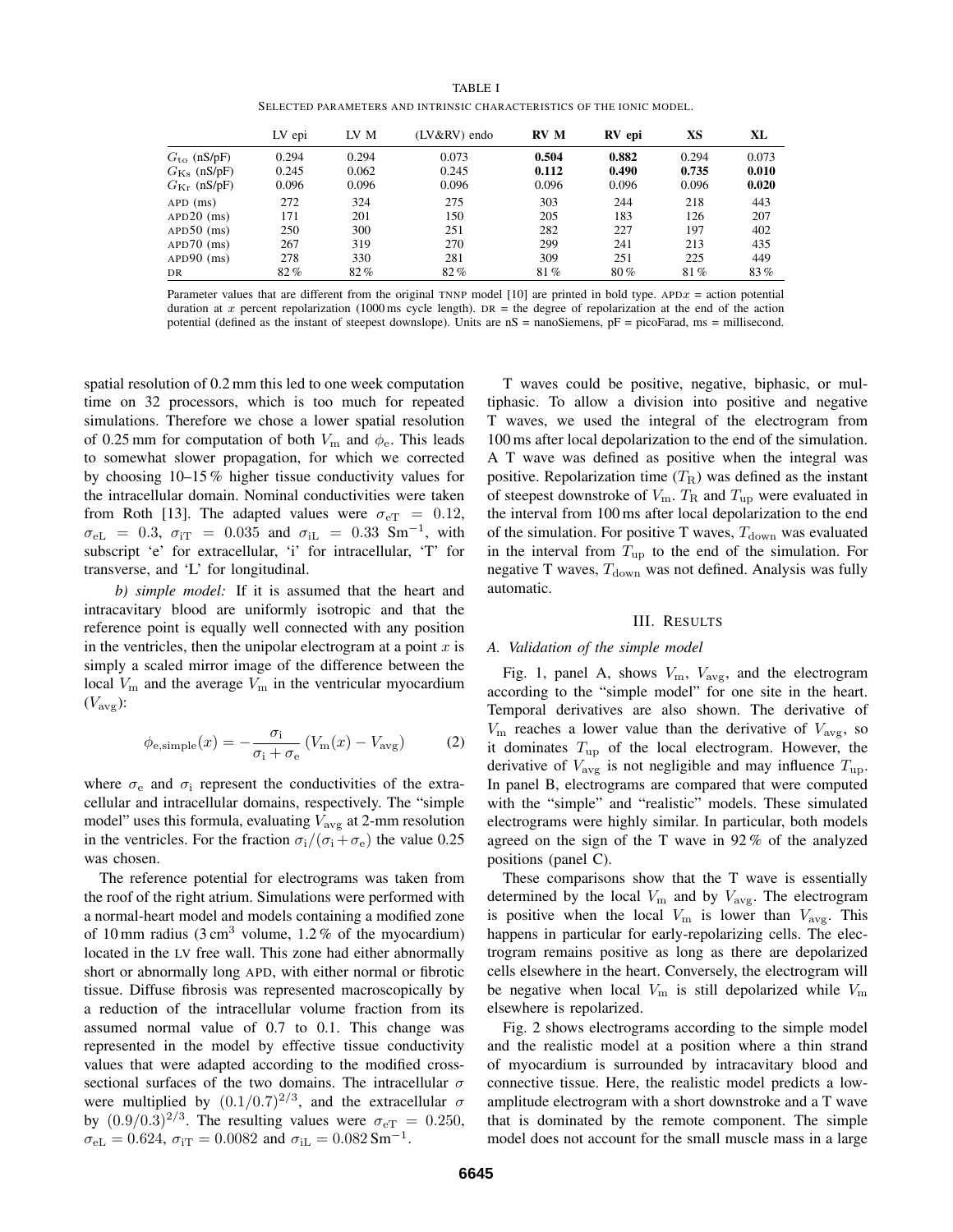

Fig. 1. Comparison between the simple and realistic models of the unipolar electrogram. **Panel A** shows how an electrogram is reconstructed according to the "simple model." The top panel shows  $V_{\text{avg}}$  (dashed line) and local  $V_{\text{m}}$  (drawn line). The middle panel shows their temporal derivatives (dashed for  $dV_{\text{avg}}/dt$ ). The lower panel shows the reconstructed electrogram. In **panel B**, electrograms according to the simple model (black lines) are compared to the realistic model (gray lines). In **panel C**, T-wave sign according to the two models is compared for a sample of 1000 positions.



Fig. 2. Electrograms according to the simple (black) and realistic model (gray) at a position where a thin strand of myocardium is surrounded by intracavitary blood and connective tissue.





Fig. 3. Electrograms according to the simple model (black line) and the realistic model (gray line) in fibrotic tissue.

Fig. 4. Distribution of  $T_R$  for positive T waves (black bars) and for negative T waves (white bars).

extracellular space, and predicts a normal high-amplitude electrogram. According to the realistic model, the difference between  $T_{\text{up}}$  and  $T_{\text{R}}$  would be 33 ms, while the simple model predicts no error. A typical example of simulated electrograms in a fibrotic region is shown in Fig. 3. Here too the two models predict different R waves and downstrokes, but they agree on T-wave upstroke timing.

### *B. T-wave sign in the normal heart*

The following results were obtained with the "realistic model." In the normal heart, positive T waves were found in 54 % of the analyzed positions, and were associated with a 36 ms earlier  $T_R$  than negative T waves. In Fig. 4,  $T_R$ distribution is shown separately for positive and negative T waves. Most positive T waves were associated with  $T<sub>R</sub>$ that were lower than those of negative T waves, but some overlap between the two distributions was present.

#### *C. Repolarization statistics*

Figure 5 shows a sample of electrograms taken from various sites in the heart, selected to show the variation in T-wave shape from entirely negative through biphasic to positive. Local repolarization times  $(T_R)$  are indicated with dots in the electrograms. These are invariably located on the upslope of the T wave.

Tab. II shows paired comparisons of repolarization characteristics, for both positive and negative T waves. Differences were computed for individual positions, then the average and standard deviation of the difference were computed. For positive T waves,  $T_{\text{up}}$  underestimated  $T_{\text{R}}$  by  $0.1 \pm 2.2 \text{ ms}$ and  $T_{\text{down}}$  overestimated  $T_{\text{R}}$  by  $29.3 \pm 7.8$  ms.

The relation between  $T_R$  and electrogram-based measures was also assessed by correlation analysis and by a linear fit. For negative T-wave morphologies,  $T_{\text{up}}$  correlated very well with  $T_{\rm R}$  ( $r = 0.996$ ). The slope of the regression line was 1.012. For positive T waves the correlation was 0.988, and